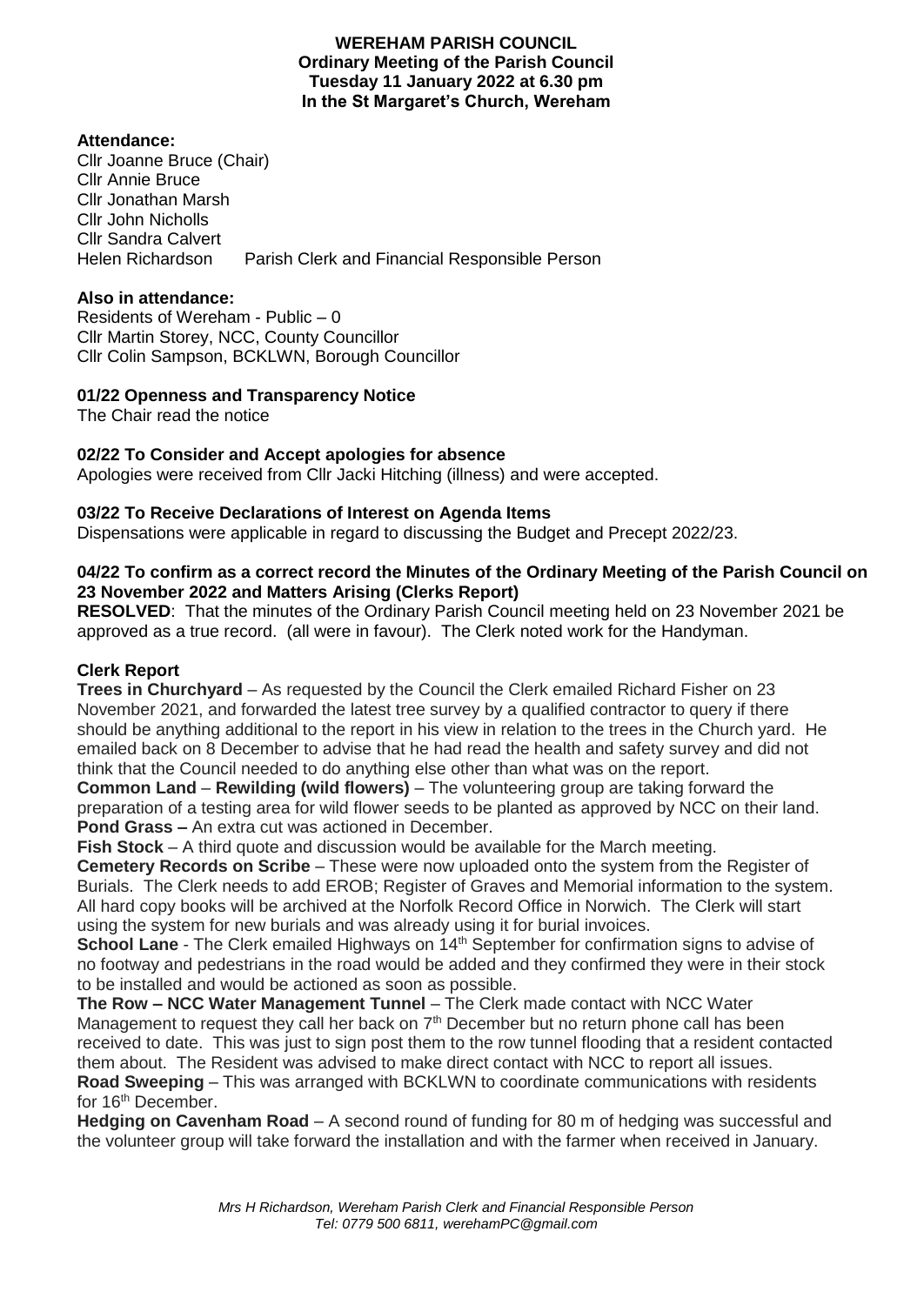**Hedging in the Cemetery** – The Volunteer groups and scouts were planning to plant mid-January, the cemetery was parish council owned land.

**Streetlight Cleaning** – The Contractor confirmed this was completed Mid-September as per contract for an annual clean.

**Parish Partnership Bid (Cemetery Pathway)** – The estimate received for a new footpath was up to £8100 which would be shared 50% between NCC and the PC. There was no cheaper option such as a trod as the Highways Manager advised that it would need to be a proper kerb otherwise people would park on it. The Clerk submitted the application prior to the deadline of 10<sup>th</sup> December 2021. Pending the outcome of the application, the Council will further review and design the plans with NCC post April 2022. The costs have been included in the budget.

**Works from Bi-Monthly Inspection -** The Clerk arranged some of the works on the inspection to be resolved:

- Sign by pond up righted as fallen over. This was in a bucket and can be righted by anyone should it happen again.
- Added a new dog fouling sticker to play area sign
- Clerks details are present on sign on gate
- Added postcode for defibrillator location to the box
- Checked all dog bins and asked Handyman to cut around Cavenham Road and The Row.
- Asked the Handyman to move netting around pond around mud and grass the area.
- Asked the Handyman to remove leaves from drain sluice
- The Clerk asked the Handyman to remove leaves from the sluice, move the netting around the pond and purchase £8.80 of grass seed to seed it.
- The Clerk asked the Handyman to review the installation of the fencing at the goal and he resolved the issue.
- The Clerk agreed to ask the Handyman to clear debris on the Common Land and a cut bush the other side of the pond.

### **Planning Applications Received for Comment Between Meetings**

21/02212/LB Wereham Proposed exterior lighting and window boxes installed to principal elevation (retrospective) Vicarage House Church Road Wereham King's Lynn Norfolk PE33 9AP. No comment returned.

# **Planning Applications – No Consultation Required**

21/02156/LDE Wereham Application for a Lawful Development Certificate for the existing occupation of Northfield, Wereham in non-compliance with condition 2 of planning permission 2/81/1168/F (Agricultural Occupancy Condition) Northfield The Row Wereham King's Lynn Norfolk PE33 9AY

21/01872/PACU3 Wereham Agricultural Barn To The Rear of Holme Oak Stoke Road Wereham King's Lynn Norfolk PE33 9AT - Notification for Prior Approval: Change of Use of Agricultural Building to four Dwellinghouses (Schedule 2, Part 3, Class Q) Prior Approval – Approved 15 November 2021 Delegated Decision. The Council were not a consultee to this application but wished to make the following point to the Planning Officer as follows and emailed on 16 November prior to the determination date set on 22 November: *In regard to this application, the PC understands that it is a permitted development application under consideration. However, it wishes to convey that it would expect this not to be considered as a permitted development application due to a number of reasons including highway safety concerns. We therefore trust that you will determine that the proposal does not constitute permitted development within the meaning of the Act and that an application for Planning Permission is required. Subsequently, when it comes forward as a standard planning application, the Parish Council and residents can then formally scrutinise and comment and that is what it believes is the fairest way for this to be processed. The Council notes the public comments that has been submitted in objection again for various reasons.* The Council were told by the Planning Officer that the determination date was on 22 November 2021, and this was the date displayed on the public portal, and to send any email in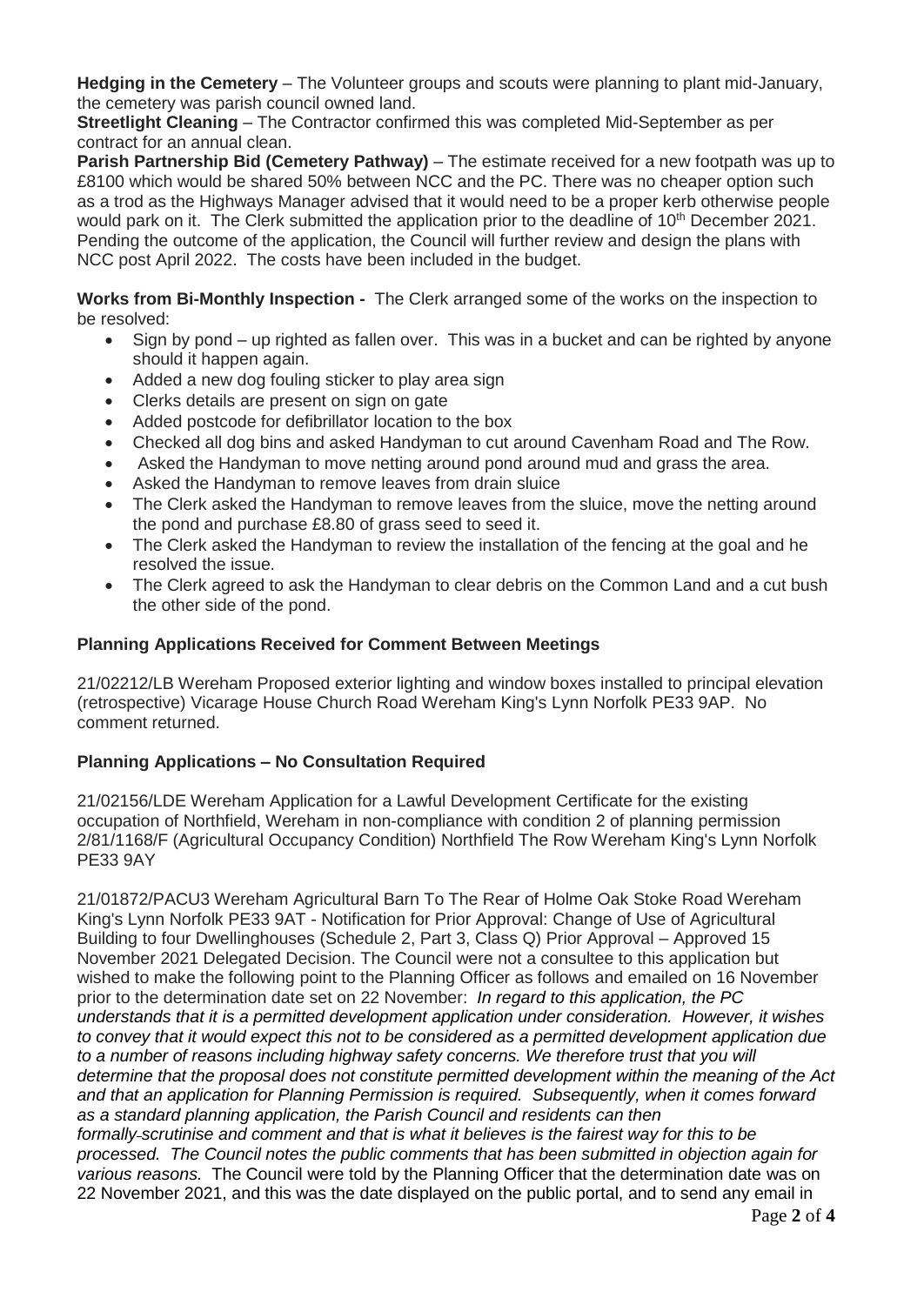by this time, however the decision was brought forward by nearly a week on 15 November 2021 the day before the Council sent their email and the BCKLWN being aware that this comment was to be sent and the same as it was the first time this application which had been submitted for the second time had been received.

21/01840/F Barachel Flegg Green, Wereham. Variation of condition 2 of planning permission 17/02337/F Construction of three dwellings and garages to replace existing dwelling and outbuildings. Application permitted. 29.11.21 Delegated decision

21/00250/TREECA Wereham G1- Leylandii located at the top of Back Lane- To reduce in height by approx. 7m, leaving trees at approx. 7m above ground level, hedge cut both sides and ends retaining green cover, within a Conservation Area Crown House Church Road Wereham Norfolk PE33 9AP

# **Planning Decisions Since Last Meeting (no consultation required)**

21/00139/TPO Wereham Holme Oak Stoke Road Wereham King's Lynn Norfolk PE33 9AT - 2/TPO/00538: T1 Horse Chestnut Tree T2 T4 T5 Holly Trees - Take top out. T3 T6 T8 T9 Sycamore Trees - Cut back lower branches. T7 Pine Tree - Take top out. T10 Pine Tree - Cut back lower branches TPO Work Approved 15 December 2021 Delegated Decision

### **05/22 To Receive and Approve Any Action in relation to Bi-Monthly Village Health and Safety Inspection, by exception**

This was to be circulated after the meeting on email.

### **06/22 To Approve Tree Management Maintenance Costs**

All insurance and training certificates to be provided by any contractor prior to confirming work. **RESOLVED**: That £500 plus be approved spend on tree management work in relation to the latest tree survey within the churchyard, playing field and cemetery based on three quotes received. (Cllr Jo Bruce proposed, Cllr Sandra Calvert seconded, all were in favour).

### **07/22 To Approve Budget and Precept 2022/23**

Project costs for the cemetery front edge safety redesign was included in the budget. There had also been discussions with volunteers on creating a woodland walk in the cemetery, and ideas for this would be presented to the Council in 2022/23 should it be progressed further.

The Council agreed to add to their March agenda the Queen's Jubilee which various groups including the Village Hall and Church were arranging for June 2022. The Council confirmed to Cllr Colin Sampson that they would like to accept the offer of £200 from his fund for the Jubilee event. It was noted that only items or ideas from groups or the Council that were specifically costed and named on an agenda could be agreed and needed to be provided to the Clerk in advance of agenda publication. The Clerk noted approval of the Bench to be a Jubilee design and for a tree to be planted with a plaque in the parish. The Council had received budget and precept information prior to the meeting for consideration. **RESOLVED**: That the budget for 2022/23 as presented be approved and that the amount of £17,316 be applied for the 2022/23 precept as presented in the report to Council maintaining the current amount paid by parishioners. (Cllr Sandra Calver proposed; Cllr Jonathan Marsh seconded, all were in favour).

### **08/22 To Approve Payments to date**

| Jan 2022 Payments for Approval                |            |            |        |
|-----------------------------------------------|------------|------------|--------|
|                                               | <b>NET</b> | <b>VAT</b> | TOTAL  |
| Clerk Wages - Nov and Dec 2021 plus expenses  | 626.75     | 0.00       | 626.75 |
| HMRC Nov and Dec 2021 - PAYE                  | 148.00     | 0.00       | 148.00 |
| Information Commissioners Office - Annual Fee | 40.00      | 0.00       | 40.00  |
| St Margaret's Church Hire - January 2022      | 25.00      | 0.00       | 25.00  |